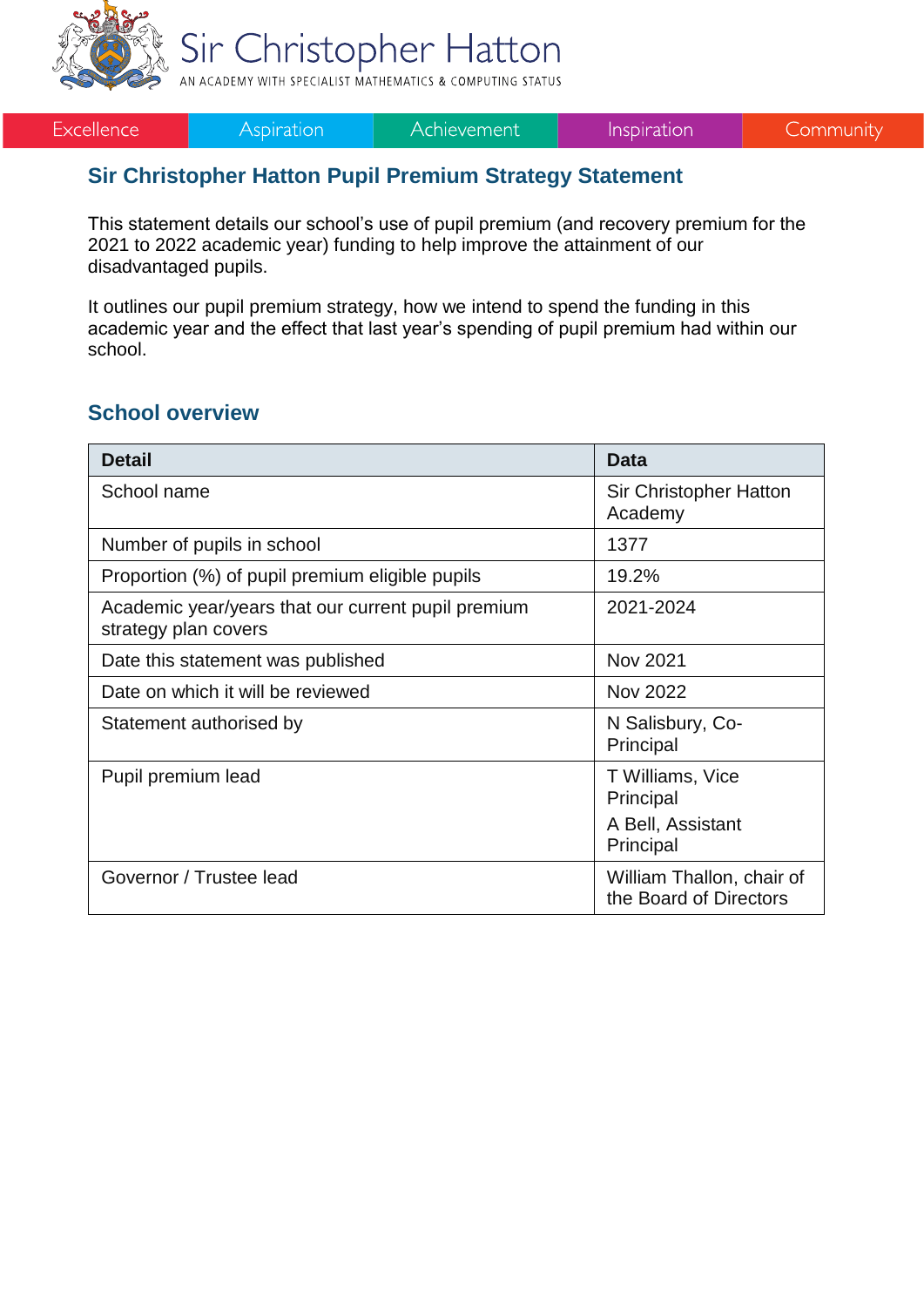## **Funding overview**

| <b>Detail</b>                                                                                                                                                              | Amount   |
|----------------------------------------------------------------------------------------------------------------------------------------------------------------------------|----------|
| Pupil premium funding allocation this academic year                                                                                                                        | £223,470 |
| Recovery premium funding allocation this academic year<br>(spending is outlined in the recovery fund document)                                                             | £34,945  |
| Pupil premium funding carried forward from previous<br>years (enter £0 if not applicable)                                                                                  | £0       |
| Total budget for this academic year<br>If your school is an academy in a trust that pools this<br>funding, state the amount available to your school this<br>academic year | £258,415 |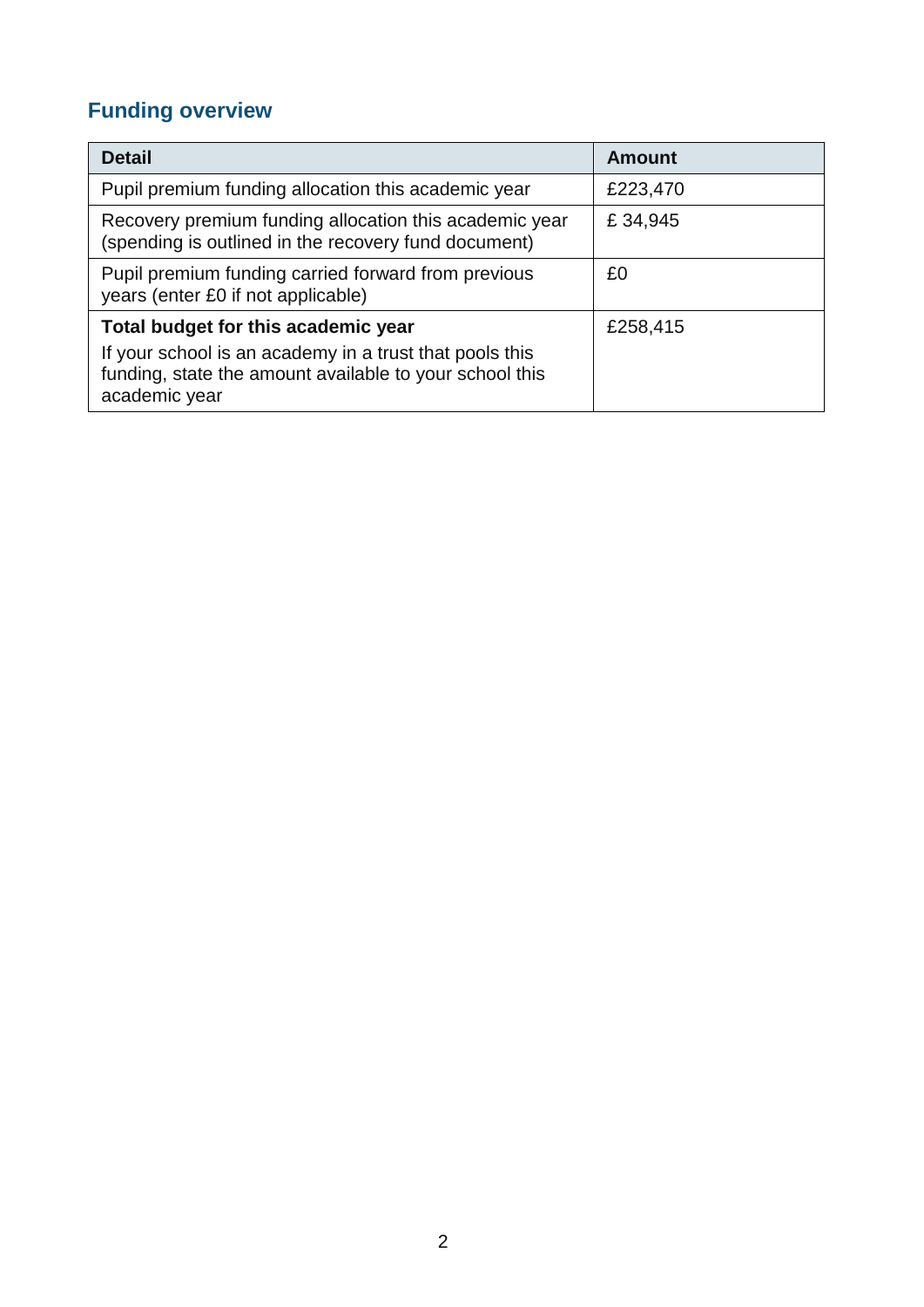# **Part A: Pupil premium strategy plan**

#### **Statement of intent**

Using the EEF's Family of Schools analysis, it is clear that our disadvantaged students progress is exceptional compared to our "Family of Schools" (using data from 2017- 2019). It is our intention that all pupils continue to make excellent progress, irrespective of their background or the challenges that they face, particularly in the EBacc subjects.



Over the past 18 months, a lack of robust external assessments has made it difficult to pinpoint which students require the most support and in which areas. An investment in GL assessments and a lead practitioner to analyse the data of disadvantaged students, will allow us to take an approach which will be rooted in robust diagnostic assessment.

High-quality teaching is at the heart of our approach, with a focus on (but not limited to) Maths and English. This is proven to have the greatest impact on closing the disadvantage attainment gap and at the same time will benefit the non-disadvantaged pupils in our school. Implicit in the intended outcomes detailed below, is the intention that non-disadvantaged pupils' attainment will be sustained and improved alongside progress for their disadvantaged peers.

We are also mindful of the impact that the Covid pandemic has had on all of our pupil's mental wellbeing. A focus on supporting students with their wellbeing and pastoral needs will also translate to academic success.

Our strategy is also integral to wider school plans for education recovery, notably in its targeted support through the National Tutoring Programme for pupils whose education has been worst affected, including non-disadvantaged pupils.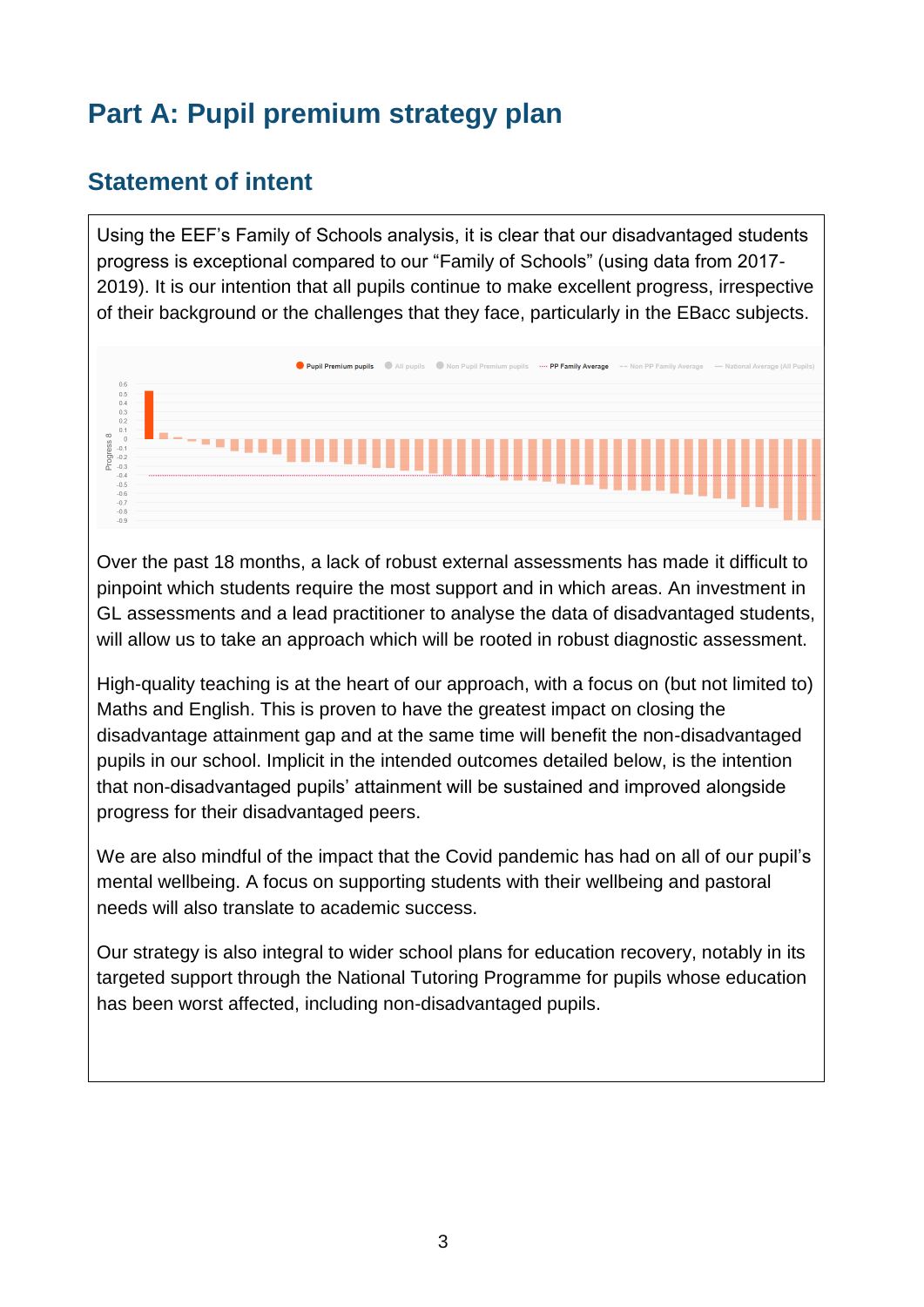# **Challenges**

This details the key challenges to achievement that we have identified among our disadvantaged pupils.

| <b>Challenge</b><br>number | <b>Detail of challenge</b>                                                                                                                                                                                                                                                                                                                                                                                                                              |
|----------------------------|---------------------------------------------------------------------------------------------------------------------------------------------------------------------------------------------------------------------------------------------------------------------------------------------------------------------------------------------------------------------------------------------------------------------------------------------------------|
| 1                          | We have a lack of robust external assessment data over the past 18<br>months, which makes it more difficult to identify the impact of Covid on<br>our students' progress. Research shows that nationally, that Pupil<br>Premium students have been disproportionately affected by the Covid<br>school closures. It is important that we are able to identify the gaps in all<br>of our students learning and in particular, our disadvantaged students. |
| $\overline{2}$             | The Maths attainment of disadvantaged pupils is generally lower than<br>that of their peers.                                                                                                                                                                                                                                                                                                                                                            |
|                            | GL assessments on entry to year 7 show that the standard age score of<br>disadvantaged students is 93.3 compared to 103.7 for non-<br>disadvantaged students.                                                                                                                                                                                                                                                                                           |
| 3                          | The English attainment of disadvantaged pupils is generally lower than<br>that of their peers.                                                                                                                                                                                                                                                                                                                                                          |
|                            | GL assessments on entry to year 7 show that the standard age score of<br>disadvantaged students is 94.4 compared to 104.3 for non-<br>disadvantaged students.                                                                                                                                                                                                                                                                                           |
| 4                          | Our observations and discussions with pupils and families suggest that<br>the wellbeing of many disadvantaged pupils has been impacted by<br>partial school closures to a greater extent than for other pupils. These<br>findings are backed up by several national studies. This can also have<br>an impact on behaviour.                                                                                                                              |
| 5                          | Research shows that nationally, Pupil Premium students have been<br>disproportionately affected by the Covid school closures. This can lead<br>to lower attainment across all subjects than that of their non-<br>disadvantaged peers.                                                                                                                                                                                                                  |

### **Intended outcomes**

This explains the outcomes we are aiming for **by the end of our current strategy plan**, and how we will measure whether they have been achieved.

| <b>Intended outcome</b>                                                                                                             | <b>Success criteria</b>                                                                                                                                                                                                                           |
|-------------------------------------------------------------------------------------------------------------------------------------|---------------------------------------------------------------------------------------------------------------------------------------------------------------------------------------------------------------------------------------------------|
| Challenge number 1<br>Improve our understanding of the<br>knowledge gaps for our disadvantaged<br>students via rigorous assessment. | By the end of the 2021-2022 academic<br>year, the GL assessments data for our<br>KS3 disadvantaged students will be<br>used routinely by Curriculum Leaders to<br>identify students with gaps in their<br>learning. The assessment data will also |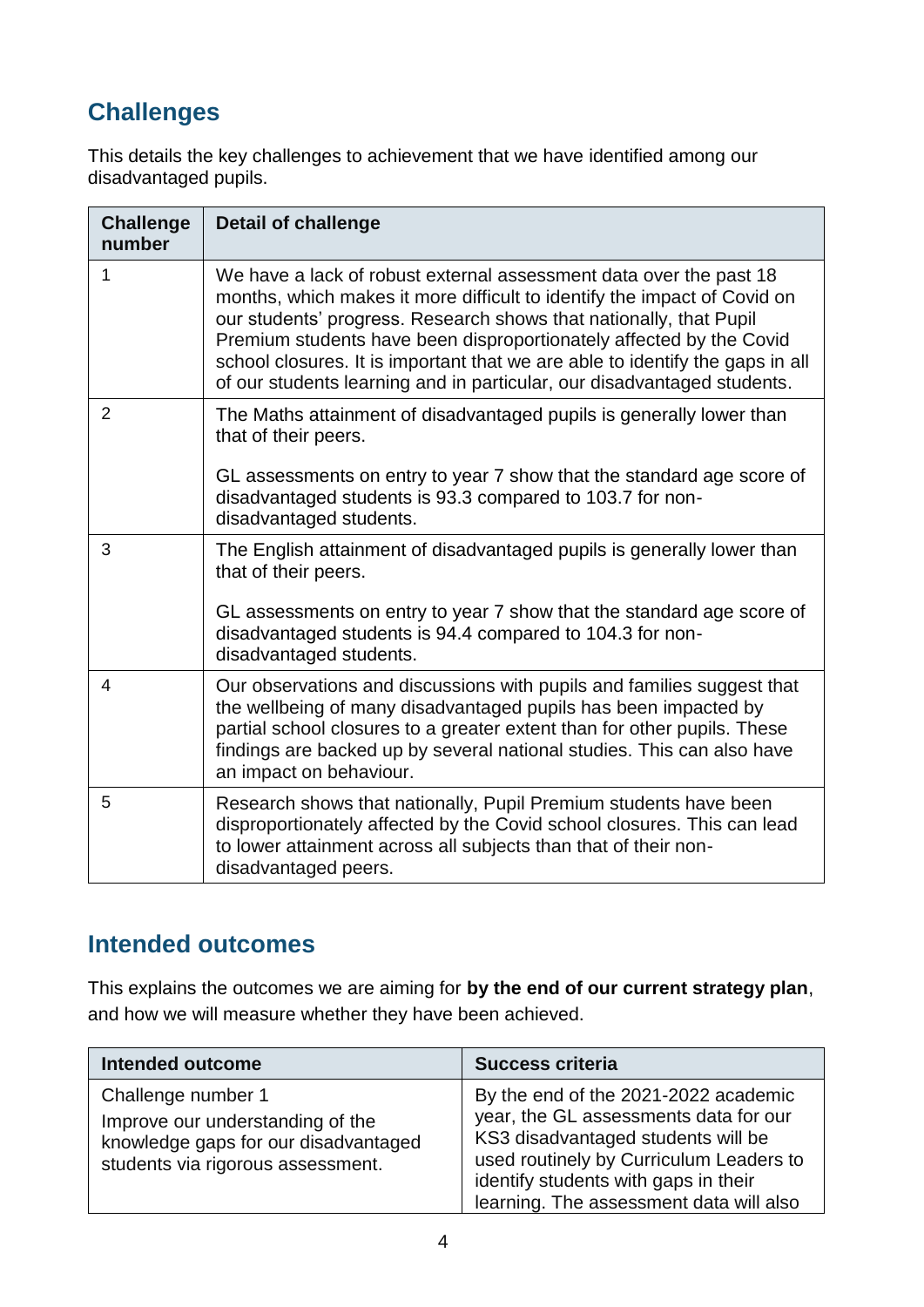|                                                                                                                                                        | be used to identify the areas of learning<br>that these students have knowledge<br>gaps and to devise catch up plans.                                                                                                                                                                                                                                                                                                                   |
|--------------------------------------------------------------------------------------------------------------------------------------------------------|-----------------------------------------------------------------------------------------------------------------------------------------------------------------------------------------------------------------------------------------------------------------------------------------------------------------------------------------------------------------------------------------------------------------------------------------|
| Challenge number 2<br>Improve Maths attainment for<br>disadvantaged pupils across all key<br>stages.                                                   | Internal assessments, GL assessments<br>and external GCSE exams will show that<br>the gap between disadvantaged pupils<br>and their non-disadvantaged peers is<br>closing in Maths.                                                                                                                                                                                                                                                     |
| Challenge number 3<br>Improve English attainment for<br>disadvantaged pupils across all key<br>stages.                                                 | Internal assessments, GL assessments<br>and external GCSE exams will show that<br>the gap between disadvantaged pupils<br>and their non-disadvantaged peers is<br>closing in English.                                                                                                                                                                                                                                                   |
| Challenge number 4<br>To achieve and sustain improved<br>wellbeing for all pupils, including those<br>who are disadvantaged                            | Sustained high levels of wellbeing from<br>2024/25 demonstrated by:<br>qualitative data from student voice,<br>student and parent surveys and<br>teacher observations.<br>a significant increase in participation<br>in enrichment activities, particularly<br>among disadvantaged pupils.<br>high behavioural standards across<br>the academy as evidenced in learn-<br>ing walks, lesson observations and<br>behaviour watch records. |
| Challenge number 5<br>Improved attainment among<br>disadvantaged pupils across the<br>curriculum at the end of KS4, with a focus<br>on EBacc subjects. | By the end of our current plan in<br>2024/25, 90% or more of disadvantaged<br>pupils enter the English Baccalaureate<br>(EBacc). In the last 2 years this figure<br>was approximately 40%.<br>By 2024/25 the progress of disadvan-<br>taged students will be above the national<br>average and in line with their non-disad-<br>vantaged peers.                                                                                         |

### **Activity in this academic year**

This details how we intend to spend our pupil premium (and recovery premium funding) **this academic year** to address the challenges listed above.

#### **Teaching (for example, CPD, recruitment and retention)**

Budgeted cost: £ *82,000*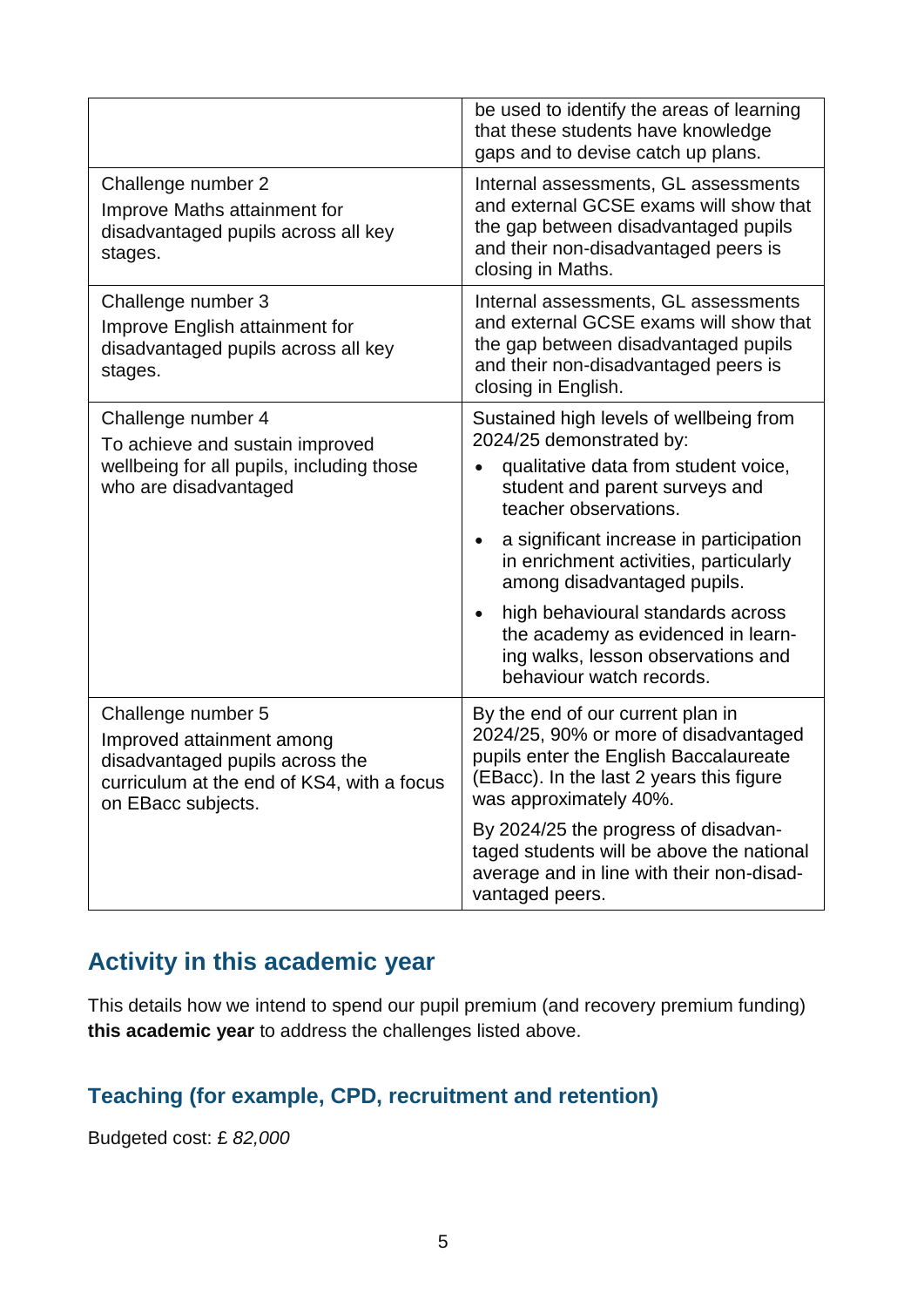| <b>Activity</b>                                                                                                                                                                                                                                                                                                                            | <b>Evidence that supports this</b><br>approach                                                                                                                                                                                                                                                                                                                                                                                                                                                                                                                                                                                                                                                                                                                                | <b>Challenge</b><br>number(s)<br>addressed |
|--------------------------------------------------------------------------------------------------------------------------------------------------------------------------------------------------------------------------------------------------------------------------------------------------------------------------------------------|-------------------------------------------------------------------------------------------------------------------------------------------------------------------------------------------------------------------------------------------------------------------------------------------------------------------------------------------------------------------------------------------------------------------------------------------------------------------------------------------------------------------------------------------------------------------------------------------------------------------------------------------------------------------------------------------------------------------------------------------------------------------------------|--------------------------------------------|
| <b>Purchase GL</b><br>assessments                                                                                                                                                                                                                                                                                                          | The EEF report on the RS<br>Assessment showed that the Year<br>6 Pupil Premium group could now be<br>around 7 months behind the non-<br>Pupil Premium group in Maths,<br>a widening of 2 months since 2019.<br>We are buying into the GL<br>Assessments so that we can<br>properly assess all of our students,<br>and in particular, see how the Covid<br>closures affected our Pupil Premium<br>students.<br>Standardised tests can provide<br>reliable insights into the specific<br>strengths and weaknesses of each<br>pupil to help ensure they receive the<br>correct additional support through<br>interventions or teacher instruction:<br>Standardised tests   Assessing and<br><b>Monitoring Pupil Progress  </b><br><b>Education Endowment Foundation  </b><br>EEF | 1                                          |
| Lead practitioner for<br><b>Pupil Premium</b><br>intervention<br>YS's lead practitioner<br>hours will be<br>focussed on<br>identifying pupil<br>premium students<br>with learning gaps.<br>YS will analyse the<br>assessment data and<br>liaise with Curriculum<br>Leaders and<br>classroom teachers to<br>develop catch-up<br>strategies. | As above. It is important that when<br>buying into the GL Assessments that<br>we also rigorously analyse the data.<br>One of our lead practitioners has<br>been assigned to support this<br>process and lead intervention with<br>disadvantaged students.                                                                                                                                                                                                                                                                                                                                                                                                                                                                                                                     | 1                                          |
| Fund an additional<br>Maths teacher to<br>reduce class sizes in<br>Maths.                                                                                                                                                                                                                                                                  | Creation of smaller classes in Maths<br>to boost personalised development<br>in mathematics.                                                                                                                                                                                                                                                                                                                                                                                                                                                                                                                                                                                                                                                                                  | $\overline{2}$                             |
| Fund an additional<br>English teacher to<br>reduce class sizes in<br>English.                                                                                                                                                                                                                                                              | Creation of smaller classes in<br>English to boost personalised<br>literacy development.                                                                                                                                                                                                                                                                                                                                                                                                                                                                                                                                                                                                                                                                                      | 3                                          |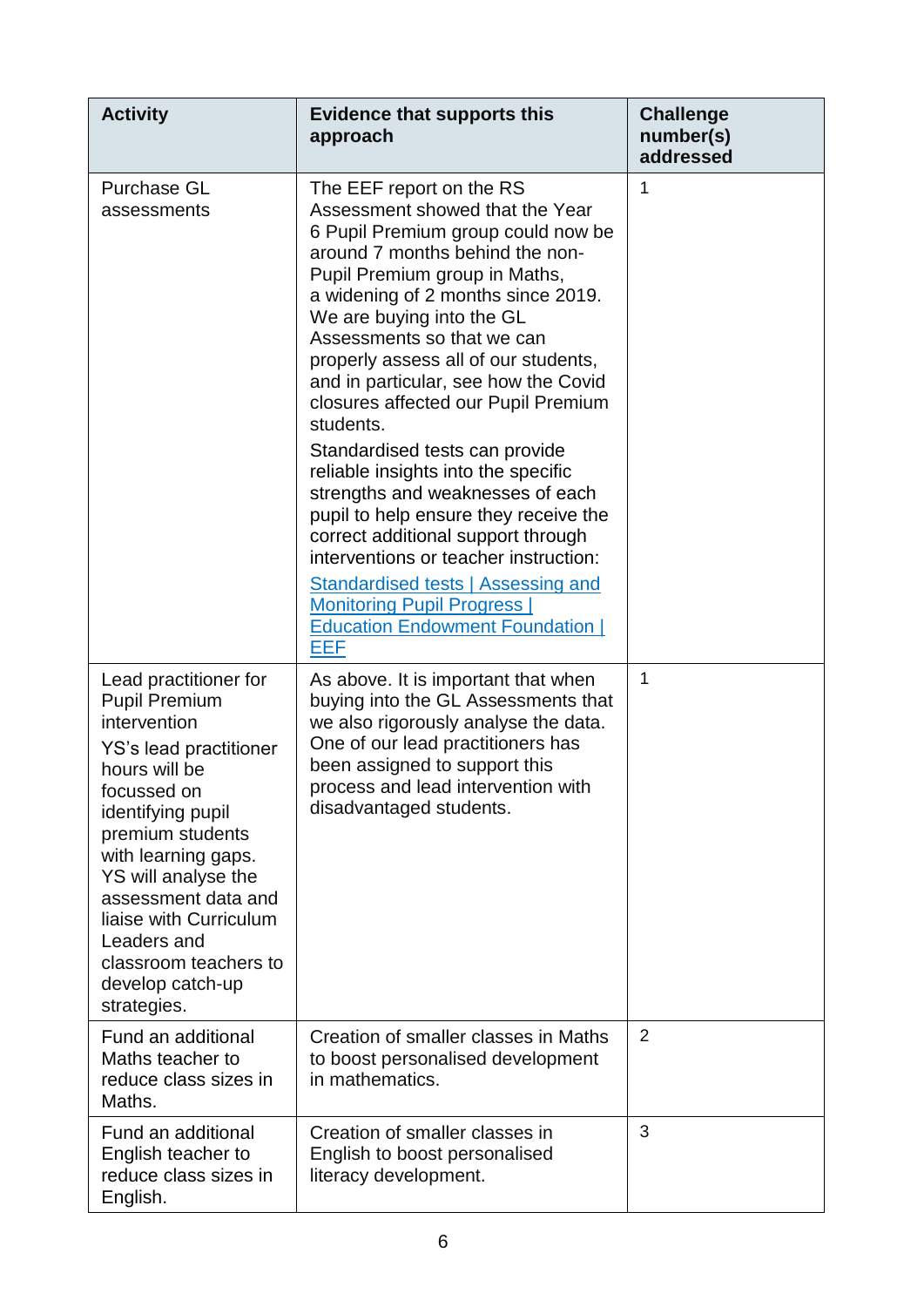### **Targeted academic support (for example, tutoring, one-to-one support structured interventions)**

Budgeted cost: £ *60,000*

| <b>Activity</b>                                                                                                                                                                                                                                                                                                                                    | <b>Evidence that supports this</b><br>approach                                                                                                                                                                                                                             | <b>Challenge</b><br>number(s)<br>addressed |
|----------------------------------------------------------------------------------------------------------------------------------------------------------------------------------------------------------------------------------------------------------------------------------------------------------------------------------------------------|----------------------------------------------------------------------------------------------------------------------------------------------------------------------------------------------------------------------------------------------------------------------------|--------------------------------------------|
| Fund a Maths HLTA<br>We will fund a HLTA<br>in Maths to work with<br>small groups of<br>students with a focus<br>on disadvantaged<br>students.                                                                                                                                                                                                     | Due to the impacts of COVID-19 we<br>have more students requiring<br>additional support. The existing<br>Maths HLTA funded by Pupil<br>Premium will provide support for<br>disadvantaged students.                                                                         | 2                                          |
| Fund an English HLTA<br>We will fund a HLTA<br>in English to work with<br>small groups of<br>students with a focus<br>on disadvantaged<br>students.                                                                                                                                                                                                | Due to the impacts of COVID-19 we<br>have more students requiring<br>additional support. An English HLTA<br>funded by Pupil Premium will be<br>recruited for a year. This individual<br>will provide support for<br>disadvantaged students.                                | 3                                          |
| Engaging with the<br><b>National Tutoring</b><br>Programme to<br>provide a blend of<br>tuition and school-led<br>tutoring for pupils<br>whose education has<br>been most impacted<br>by the pandemic. A<br>significant proportion<br>of the pupils who<br>receive tutoring will<br>be disadvantaged,<br>including those who<br>are high attainers. | Tuition targeted at specific needs<br>and knowledge gaps can be an ef-<br>fective method to support low attain-<br>ing pupils or those falling behind in<br>small groups:<br><b>Small group tuition   Toolkit Strand  </b><br><b>Education Endowment Foundation</b><br>EEF | 2, 3, 5                                    |

### **Wider strategies (for example, related to attendance, behaviour, wellbeing)**

Budgeted cost: £80,000

| <b>Activity</b> | Evidence that supports this<br>approach | <b>Challenge</b><br>number(s) |
|-----------------|-----------------------------------------|-------------------------------|
|                 |                                         | addressed                     |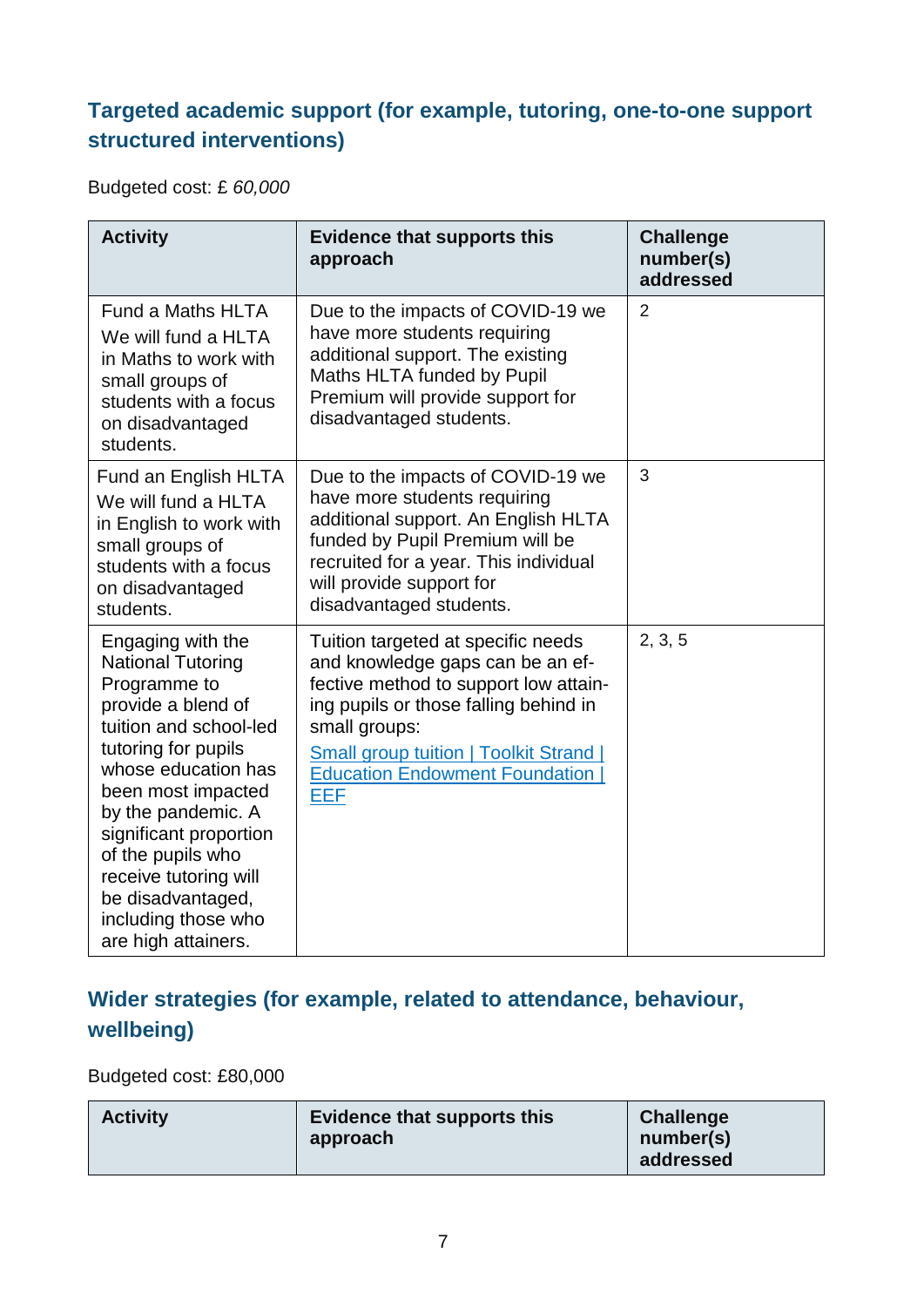| Fund a student<br>wellbeing officer.        | EIF's report on adolescent mental<br>health found good evi-<br>dence that CBT interventions sup-<br>port young people's social and emo-<br>tional skills and can reduce symp-<br>toms of anxiety and depression:<br>Adolescent mental health: A system-<br>atic review on the effectiveness of<br>school-based interventions   Early In-<br>tervention Foundation (eif.org.uk) | 4 |
|---------------------------------------------|--------------------------------------------------------------------------------------------------------------------------------------------------------------------------------------------------------------------------------------------------------------------------------------------------------------------------------------------------------------------------------|---|
|                                             | We have funded a dedicated<br>wellbeing officer, who can focus on<br>mindfulness based interventions, we<br>hope to promote mental wellbeing<br>and reduce behavioural difficulties.                                                                                                                                                                                           |   |
| Fund five non-<br>teaching heads of<br>year | As above, by having five dedicated<br>non-teaching heads of year, all of<br>our students' pastoral needs are<br>being catered for. This will have a<br>big impact on our disadvantaged<br>students, whose wellbeing has been<br>effected the most.                                                                                                                             | 4 |

**Total budgeted cost: £** *222,000*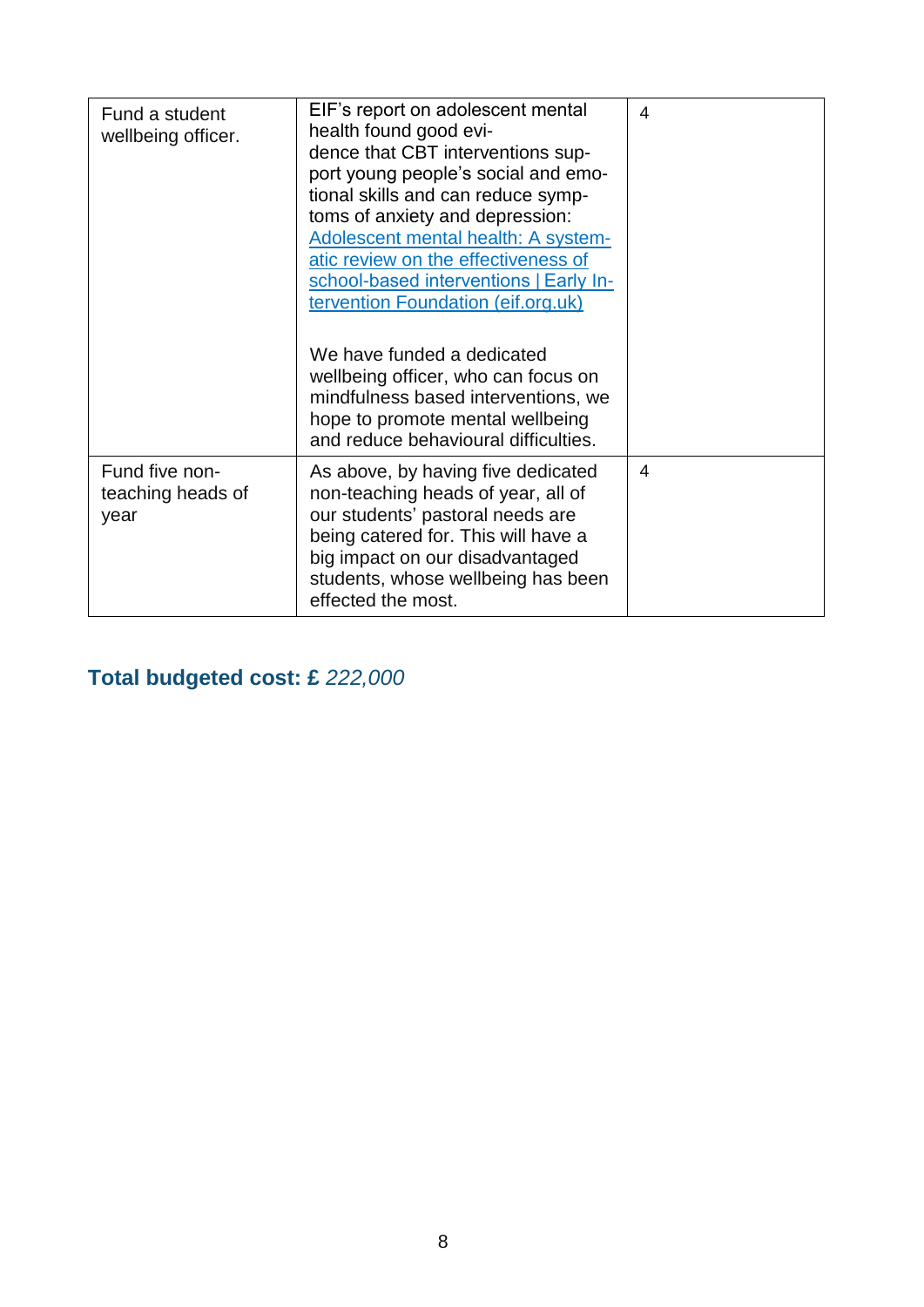# **Part B: Review of outcomes in the previous academic year**

### **Pupil premium strategy outcomes**

This details the impact that our pupil premium activity had on pupils in the 2020 to 2021 academic year.

*Focus on high quality interventions to ensure all groups of students meet accelerated progress. Internal data continues to demonstrate disadvantaged students at the academy make progress that is significantly above all students nationally. The academy is very proud of the progress and the attainment of all of its students. Data from teacher assessed grades show that disadvantaged students would have achieved a progress score in the region of +0.62 in 2021. This is in line with the progress made by disadvantaged students in 2019 and the three year average of +0.53 (*[Sir](https://v2.educationendowmentfoundation.org.uk/tools/families-of-schools-database/sir-christopher-hatton-academy-nn8-4rp/)  [Christopher Hatton Academy, NN8 4RP, East Midlands | Families of Schools Database](https://v2.educationendowmentfoundation.org.uk/tools/families-of-schools-database/sir-christopher-hatton-academy-nn8-4rp/)  [| Education Endowment Foundation | EEF\)](https://v2.educationendowmentfoundation.org.uk/tools/families-of-schools-database/sir-christopher-hatton-academy-nn8-4rp/)*.*

*Internal data continues to indicate that disadvantaged students make significant progress year on year, this positive picture has been validated by the externally marked GL assessments which shows that disadvantaged students in English, maths and science continue to make outstanding progress.* 

### **Externally provided programmes**

*Please include the names of any non-DfE programmes that you purchased in the previous academic year. This will help the Department for Education identify which ones are popular in England*

| Programme | <b>Provider</b> |
|-----------|-----------------|
| N/A       |                 |

# **Service pupil premium funding (optional)**

*For schools that receive this funding, you may wish to provide the following information:* 

| <b>Measure</b>                         | <b>Details</b>                   |
|----------------------------------------|----------------------------------|
| How did you spend your service pupil   | In the academic year 2020-21 the |
| premium allocation last academic year? | academy has 24 students who are  |